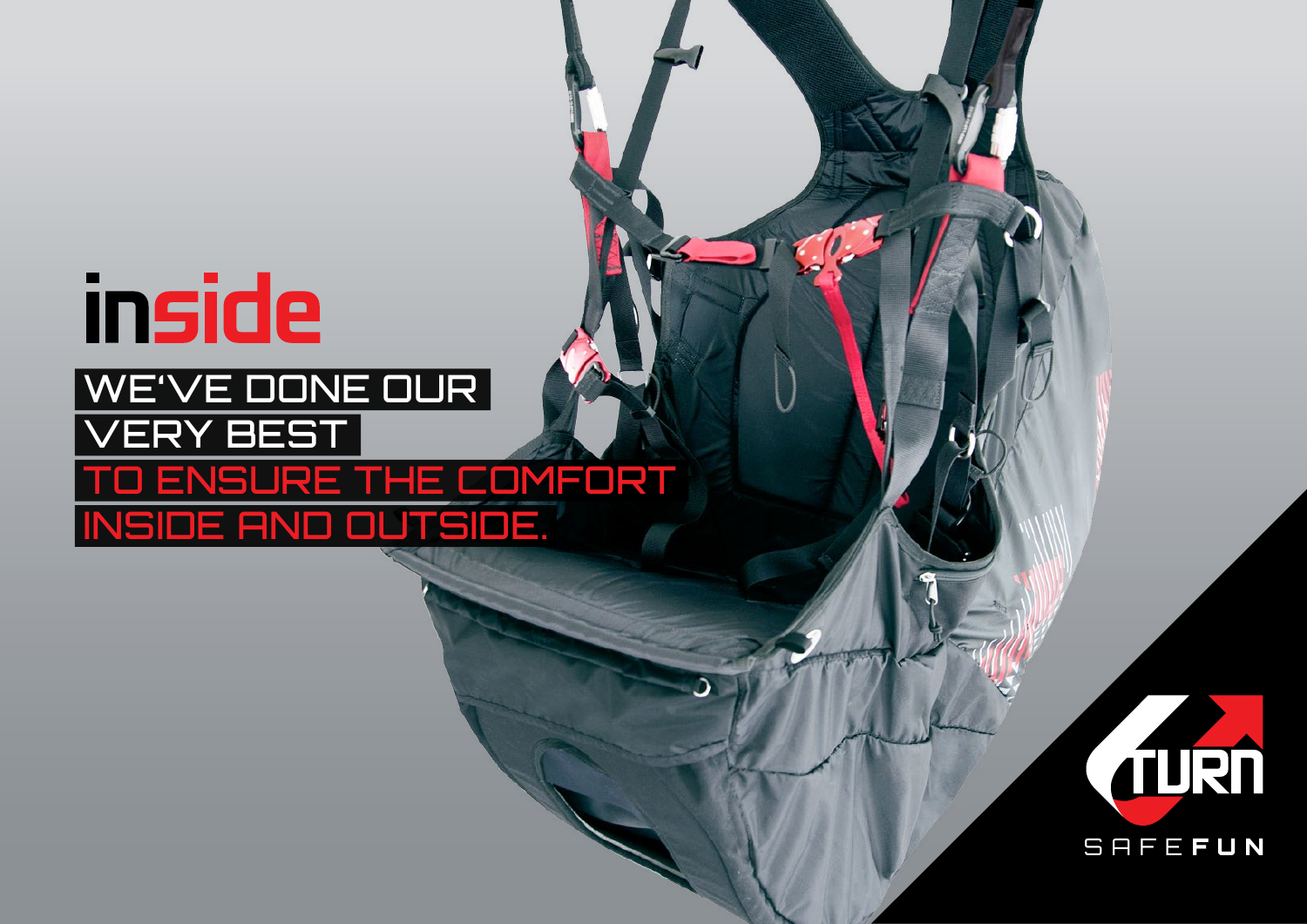## **INSIDE** Here comes the comfort into effect.



The new reversible harness from U-Turn is combining comfort and functionality in highest quality. The full-value harness is also in the convertible mode convincing with high comfort. The ergonomic load bearing system with efficient padding is guaranteeing optimized load arrangement. Uncompromising functionality was first during the designing process and that despite the higher complexity because of the turning-function.

The light weight allround-harness can be adjusted to the demands of the pilot. The differentiated adjustments from seat board- and back inclination paired with the safe from adjustments suspension-geometry are leading to a very high sitting comfort with direct feedback. For the first time a new fabric material with kelvar core was used for the main suspension, in combination with the sophisticated sewing this achieved new highest levels at the tearing tests. To avoide pinch point hazards in the crotch area the leg loops are being closed to the outside. Two bags on the side are providing storage space for devices and flight accesoires. As usual U-Turn is setting great value upon protection. The INSIDE was equipped with the established accumulated-air-airbag, which has outstanding damping worths because of the big air volume. Already when taking off the airbag with the back chamber reaches the maximum protective effect. The container for the rescue parachute is under the seat board, the arrangement near the body's center of gravity is leading to boundless freedom of movement and benefits the triggering without strain.

The backpack is exceptionally generous dimensioned and is providing enough storage space for the whole equipment. The robust outer casing cares for abrasion resistance under rough circumstances. Many elaborate details are strengthening the functionality, a net bag as well as removable lid pocket are providing additional storage space possibilities. At the material loops on the bottom of the backpack it is possible to attach trekking canes, and reflex-material is caring for better visibileness. The ergonomic hip strap is also equipped with pockets, to make room for the phone or other valuables.

The INSIDE is addressed to pilots, who despite low weight don't want to renounce the comfort of a full equipment. It is suitable for travelling and Hike&Fly adventures as well as for the everyday usage. It combines all benefits from a functional convertible rucksack harness in high quality processing. It is designed for the durable usage.

The INSIDE is available from now on in the licensed sizes S, M and L.

More information at www.u-turn.de